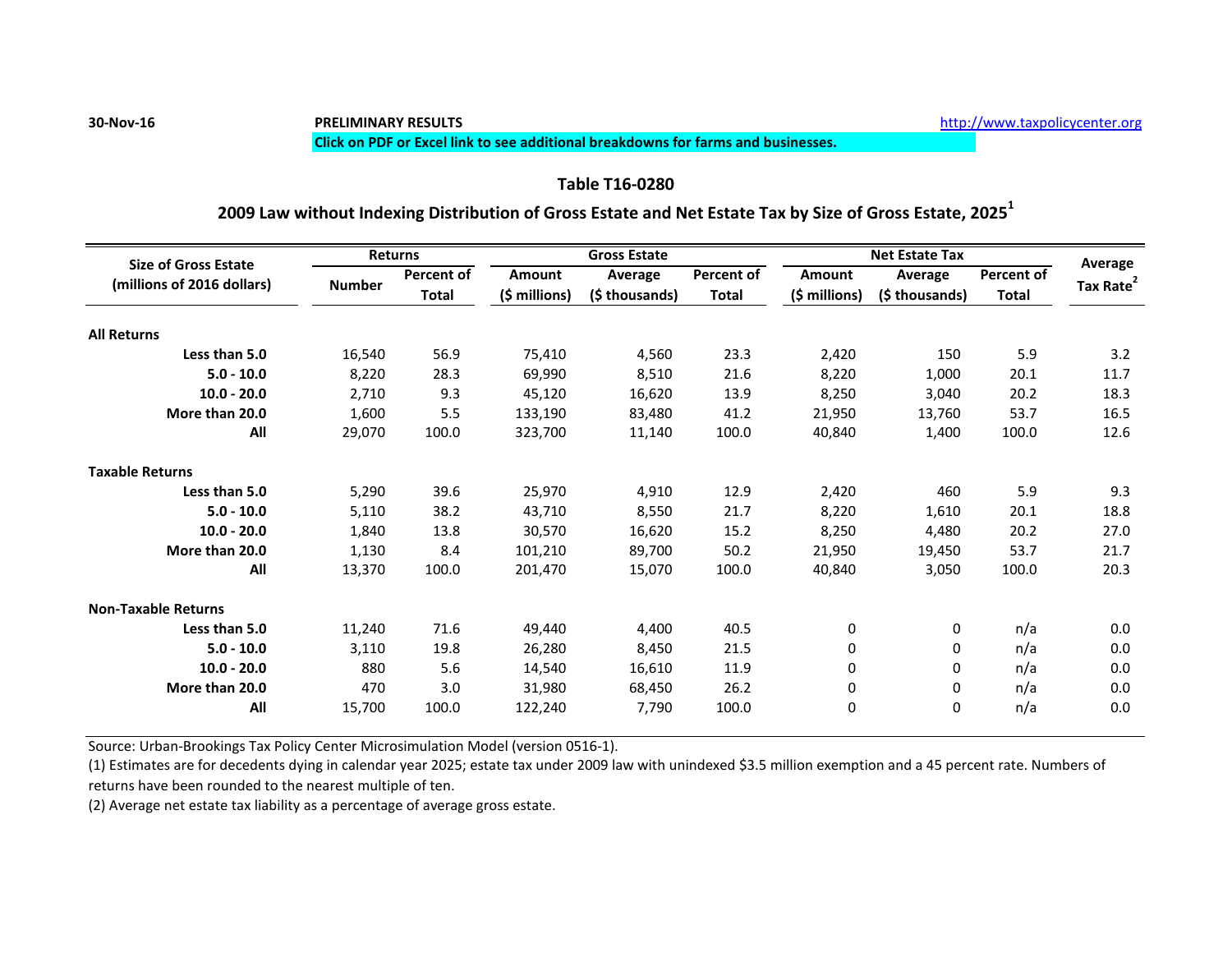**30-Nov-16 PRELIMINARY RESULTS**

## **Table T16-0280**

# **2009 Law without Indexing Distribution of Gross Estate and Net Estate Tax by Size of Gross Estate, 2025<sup>1</sup>**

**Farms and Businesses Under \$5 Million<sup>2</sup>**

| <b>Size of Gross Estate</b> | <b>Returns</b> |          |   |               | <b>Gross Estate</b> |            | <b>Net Estate Tax</b> |               |            | Average               |
|-----------------------------|----------------|----------|---|---------------|---------------------|------------|-----------------------|---------------|------------|-----------------------|
|                             |                | Percent  |   | <b>Amount</b> | Average             | Percent of | <b>Amount</b>         | Average       | Percent of |                       |
| (millions of 2016 dollars)  | <b>Number</b>  | of Total |   | (\$ millions) | (\$ thousands)      | Total      | (\$ millions)         | (\$thousands) | Total      | Tax Rate <sup>3</sup> |
| <b>All Returns</b>          |                |          |   |               |                     |            |                       |               |            |                       |
| Less than 5.0               | 1,700          | 84.0     | # | 6,930         | 4,070               | 73.8       | 100                   | 60            | 42.1       | 1.5                   |
| 5.0 and above               | 320            | 16.0     |   | 2,470         | 7,600               | 26.3       | 140                   | 430           | 57.9       | 5.7                   |
| All                         | 2,030          | 100.0    |   | 9,390         | 4,630               | 100.0      | 240                   | 120           | 100.0      | 2.6                   |
| <b>Taxable Returns</b>      |                |          |   |               |                     |            |                       |               |            |                       |
| Less than 5.0               | 300            | 73.6     |   | 1,350         | 4,520               | 61.6       | 100                   | 340           | 42.1       | 7.6                   |
| 5.0 and above               | 110            | 26.4     |   | 840           | 7,860               | 38.4       | 140                   | 1,310         | 57.9       | 16.7                  |
| All                         | 410            | 100.0    |   | 2,190         | 5,400               | 100.0      | 240                   | 600           | 100.0      | 11.1                  |
| <b>Non-Taxable Returns</b>  |                |          |   |               |                     |            |                       |               |            |                       |
| Less than 5.0               | 1,400          | 86.6     |   | 5,570         | 3,970               | 77.4       | $\mathbf 0$           | 0             | n/a        | 0.0                   |
| 5.0 and above               | 220            | 13.4     |   | 1,620         | 7,470               | 22.6       | 0                     | 0             | n/a        | 0.0                   |
| All                         | 1,620          | 100.0    |   | 7,200         | 4,440               | 100.0      | 0                     | 0             | n/a        | 0.0                   |

Source: Urban-Brookings Tax Policy Center Microsimulation Model (version 0516-1).

(1) Estimates are for decedents dying in calendar year 2025; estate tax under 2009 law with unindexed \$3.5 million exemption and a 45 percent rate. Numbers of returns have been rounded to the nearest multiple of ten.

(2) Estate tax returns where farm and business assets represent at least half of gross estate and these assets total no more than \$5 million.

(3) Average net estate tax liability as a percentage of average gross estate.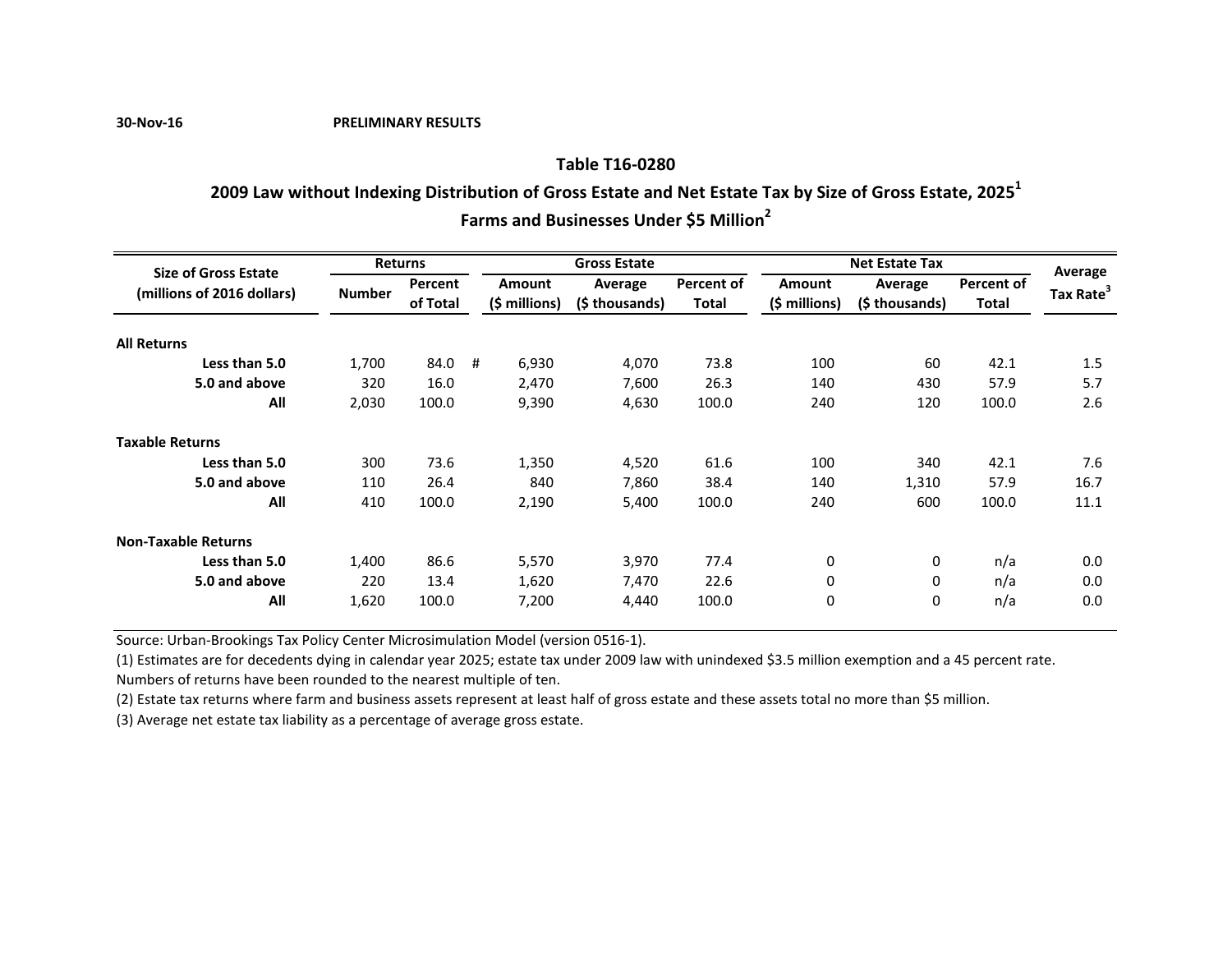#### **30-Nov-16 PRELIMINARY RESULTS**

# **Table T16-0280**

# **2009 Law without Indexing Distribution of Gross Estate and Net Estate Tax by Size of Gross Estate, 2025<sup>1</sup>**

**Farms and Businesses**<sup>2</sup>

| <b>Size of Gross Estate</b> | <b>Returns</b> |          | <b>Gross Estate</b> |                |                   | <b>Net Estate Tax</b> |                |                   | Average               |
|-----------------------------|----------------|----------|---------------------|----------------|-------------------|-----------------------|----------------|-------------------|-----------------------|
| (millions of 2016 dollars)  | <b>Number</b>  | Percent  | Amount              | Average        | <b>Percent of</b> | Amount                | Average        | <b>Percent of</b> | Tax Rate <sup>3</sup> |
|                             |                | of Total | $(\xi millions)$    | (\$ thousands) | <b>Total</b>      | $(5 millions)$        | (\$ thousands) | <b>Total</b>      |                       |
| <b>All Returns</b>          |                |          |                     |                |                   |                       |                |                   |                       |
| Less than 5.0               | 1.700          | 62.0     | 6,930               | 4,070          | 20.3              | 100                   | 60             | 2.8               | 1.5                   |
| $5.0 - 10.0$                | 630            | 22.9     | 5,670               | 8,990          | 16.6              | 570                   | 910            | 15.7              | 10.1                  |
| $10.0 - 20.0$               | 200            | 7.3      | 3,570               | 17,870         | 10.4              | 220                   | 1,130          | 6.2               | 6.3                   |
| More than 20.0              | 220            | 7.8      | 18,030              | 83,890         | 52.7              | 2,740                 | 12.760         | 75.3              | 15.2                  |
| All                         | 2,750          | 100.0    | 34,200              | 12,450         | 100.0             | 3,640                 | 1,330          | 100.0             | 10.6                  |
| <b>Taxable Returns</b>      |                |          |                     |                |                   |                       |                |                   |                       |
| Less than 5.0               | 300            | 37.6     | 1,350               | 4,520          | 7.1               | 100                   | 340            | 2.8               | 7.6                   |
| $5.0 - 10.0$                | 290            | 35.8     | 2,690               | 9,450          | 14.2              | 570                   | 2,010          | 15.7              | 21.2                  |
| $10.0 - 20.0$               | 70             | 8.6      | 1,330               | 19,440         | 7.0               | 220                   | 3,300          | 6.2               | 17.0                  |
| More than 20.0              | 140            | 17.9     | 13,600              | 95,680         | 71.7              | 2,740                 | 19,290         | 75.3              | 20.2                  |
| All                         | 800            | 100.0    | 18,970              | 23,870         | 100.0             | 3,640                 | 4,580          | 100.0             | 19.2                  |
| <b>Non-Taxable Returns</b>  |                |          |                     |                |                   |                       |                |                   |                       |
| Less than 5.0               | 1,400          | 71.8     | 5,570               | 3,970          | 36.6              | 0                     | 0              | n/a               | 0.0                   |
| $5.0 - 10.0$                | 350            | 17.7     | 2,970               | 8,610          | 19.5              | 0                     | 0              | n/a               | 0.0                   |
| $10.0 - 20.0$               | 130            | 6.8      | 2,250               | 17,050         | 14.8              | 0                     | 0              | n/a               | 0.0                   |
| More than 20.0              | 70             | 3.7      | 4,430               | 60,870         | 29.1              | 0                     | 0              | n/a               | 0.0                   |
| All                         | 1,950          | 100.0    | 15,230              | 7,800          | 100.0             | 0                     | $\Omega$       | n/a               | 0.0                   |

Source: Urban-Brookings Tax Policy Center Microsimulation Model (version 0516-1).

(1) Estimates are for decedents dying in calendar year 2025; estate tax under 2009 law with unindexed \$3.5 million exemption and a 45 percent rate. Numbers of returns have been rounded to the nearest multiple of ten.

(2) Estate tax returns where farm and business assets represent at least half of gross estate.

(3) Average net estate tax liability as a percentage of average gross estate.